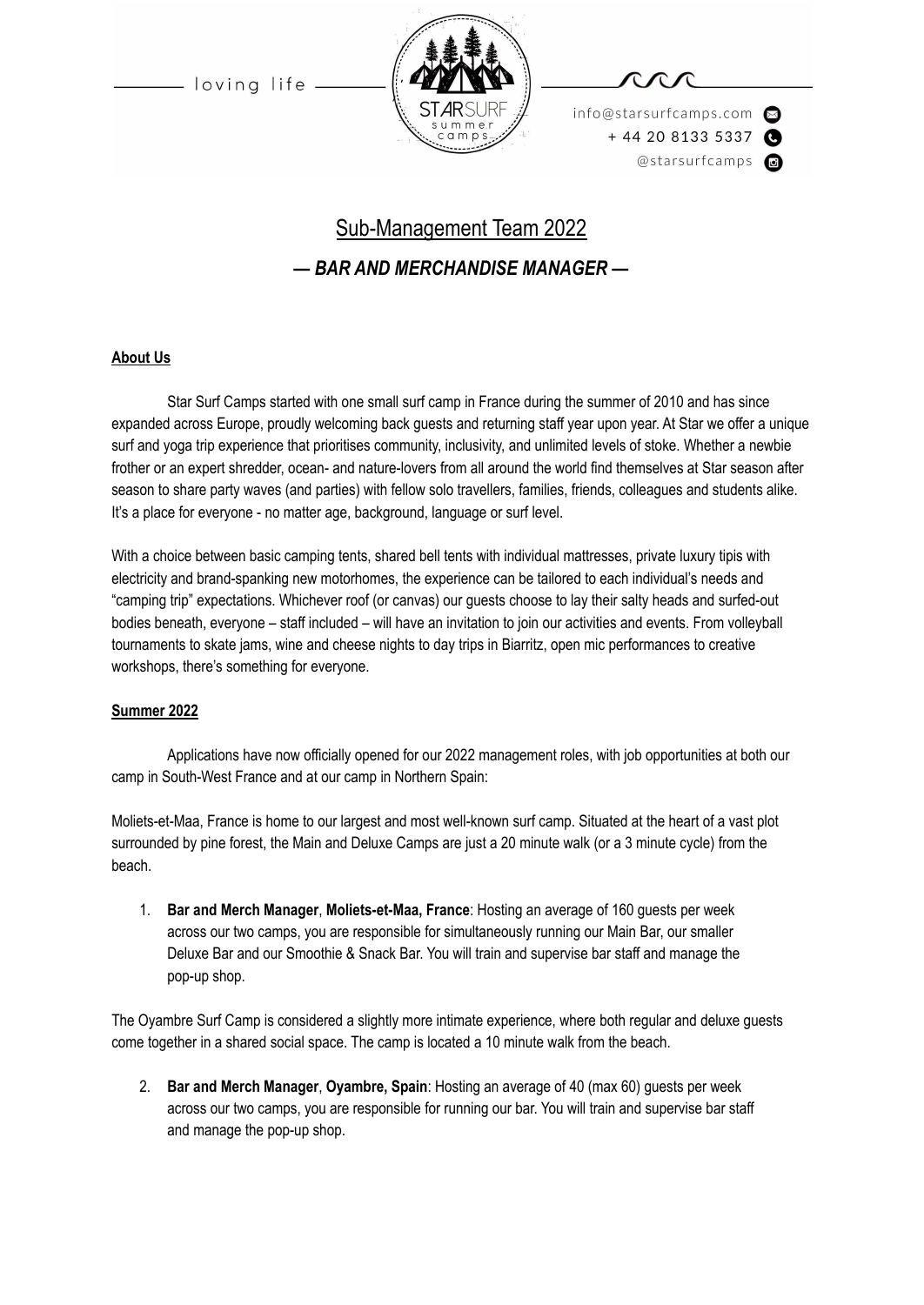- loving life -



info@starsurfcamps.com  $+442081335337$ @starsurfcamps @

#### **The Essentials**

- Dates:
	- Moliets: Early May late September;
	- Oyambre: Early June late September
	- Including some general build up prior to season to help set up the camp.
	- + Flexibility to spend time getting in touch with team members before arrival.
	- Languages: English + 1 other language (Spanish or French preferred for relative camps)
- Minimum age: 24 years
- Vaccination status: Double-vaccinated with booster preferred, but not mandatory.

#### **Key Characteristics**

| Leads by example                            | <b>Sociable</b>          | <b>Organised</b>     | Accountabile         |
|---------------------------------------------|--------------------------|----------------------|----------------------|
| Communicates clearly                        | High energy levels       | Good time-management | Takes responsibility |
| Calm and stress resilient                   | Outgoing and charismatic | Flexible             | Punctual             |
| Works well under pressure Positive attitude |                          | Eye for detail       | Proactive            |

The role requires **bar and cocktail mixing experience**. Basic mathematical and computer skills such as knowledge of Google Drive, Excel/Spreadsheets/Numbers would be beneficial. Experience in sales would also be a bonus.

#### **Overview**

As the Bar and Merch Manager you are in charge of organising and running the campsite bars. You are in a key customer-facing role and have one of the highest guest-to-staff interaction rates of all the team. You are charismatic and leave a great lasting impression on both guests and those you work with. You conduct daily quality control checks over the bar areas, paying particular attention to health, hygiene and safety aspects. You work with the Good Vibes Manager to coordinate events and schedules accordingly. It is your duty to ensure fridges are full, fruit is prepared, stock levels are checked and weekly shops/orders are completed. 4 to 5 times a week you will run a pop-up shop showcasing the Star Surf Merchandise. To support you in your operations, you will manage Bar Staff and liaise with the Good Vibes Manager.

#### **Responsibilities**

- Training, managing, supporting and scheduling a small team of bar staff to ensure the bars are up and running every evening of the week.
- Supporting your bar staff during their shifts as well as completing 6 bar shifts of your own;
- Opening and running the tiki bars single-handedly at the start of the season, enabling you to understand the set-up and train your bar staff effectively;
- Opening and running the Smoothie & Snack Bar (France), alternating shifts with your bar staff;
- Closing the bars single-handedly by cleaning all areas, polishing glasses, securing loose bottles, cleaning and securing smoothie blenders (France), restocking for the next day and locking fridges;
- Maintaining high standards by ensuring the bars are tidy at all times and recycling bins are emptied daily;
- Maintaining hygiene and cleanliness through constant quality control of drinks service as well as smoothie and snack presentation;
- Ensuring non-bar staff remain out of the bar;
- Counting stock and shopping/placing orders accordingly;
- Coordinating (max) 4 x pop-up shops per week during bar opening times and 1 x pop-up on check-out day;
- Recording merchandise sales on the shared Drive Spreadsheet;
- Maintaining the organisation of the stock room so merchandise, drinks and ingredients are visible and easily accessible;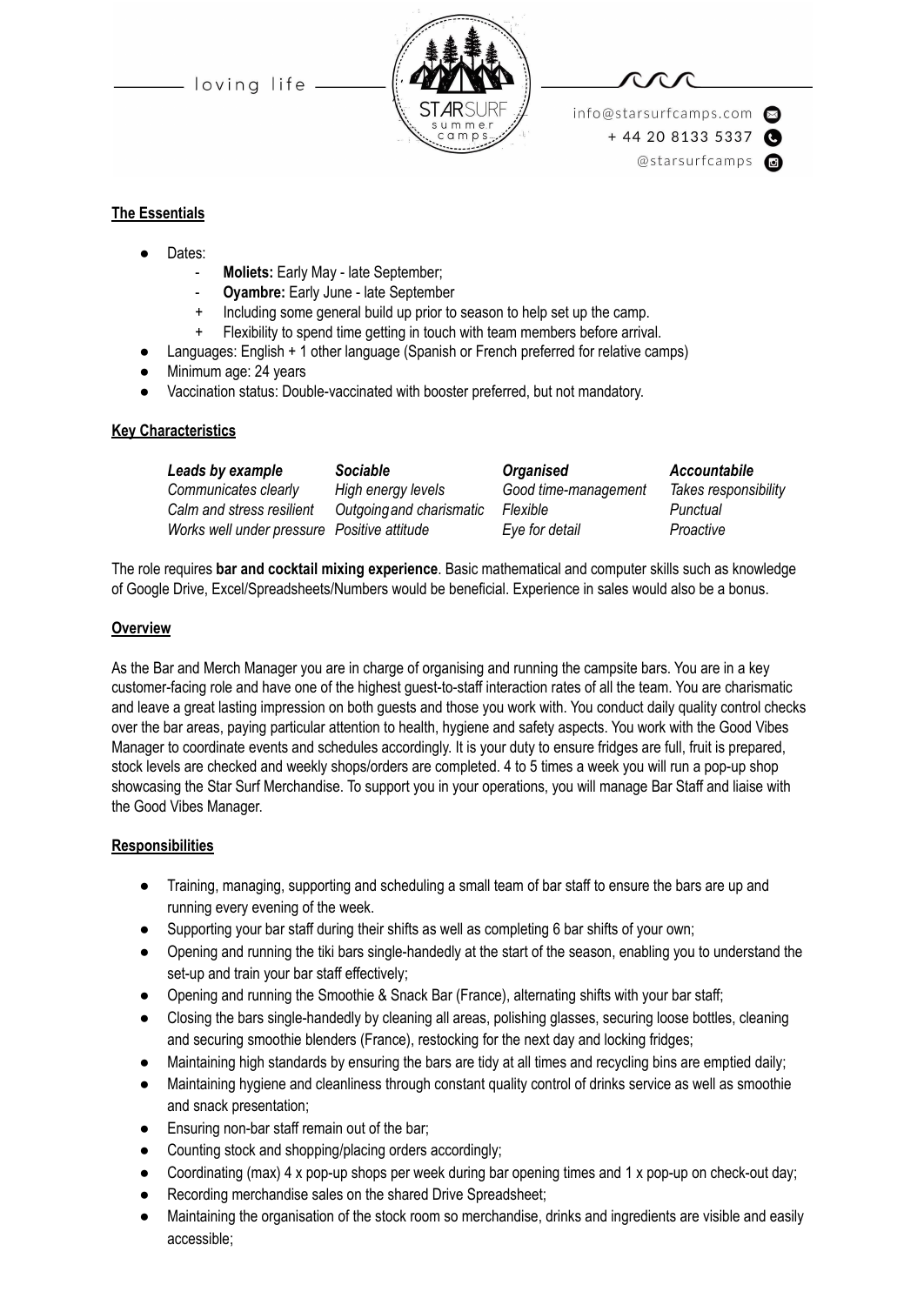loving life





info@starsurfcamps.com  $+442081335337$ 

- @starsurfcamps @
- Monitoring campsite rules, respecting noise curfews and ensuring guests leave for town quietly each night;
- Attending management meetings upon request, the change-over day briefing and the team feedback dinner.
- Reviewing and adopting guest feedback in your weekly planning;
- Helping to run the Saturday changeover days such as preparing tents and cleaning the camp.

#### **Summary**

- You report directly to the Camp Manager who will support you throughout the season.
- As part of the Sub-Management Team, you will occasionally be invited to attend Management Meetings.
- You play a key part in the structure of the Management and Sub-Management Teams and are expected to show responsibility and accountability at all times.
- You liaise with the Good Vibes Manager, Heads of Team and Head of Reception on a daily basis and understand that a successful season is dependent on clear communication, collaboration and support across all departments.
- You understand that the camp life journey comes with many unexpected bumps in the road. Your workload includes but is not limited to the tasks above and will therefore fluctuate from week to week.
- You recognise that absence or illness within your team will require you to step up and cover if necessary;
- You lead by example, remaining calm and demonstrating stress-resilience at all times.
- You monitor and uphold campsite rules and ensure both guests and staff respect the noise curfew.
- You are a true team player and strive to achieve 5\* feedback week after week.
- You promise to have an absolute blast, surf your heart out, spread the stoke and to never forget your season with the Star Surf family!

#### **The Benefits**

- Training prior to camp opening and support from management throughout the season;
- A monthly salary;
- 1 day off per week;
- 7 breakfasts, 7 picnic lunches and 5 dinners per week;
- Private tent with mattress;
- Invitation to the surf camp activities, including our weekly wine & cheese night;
- Staff discount on day trips, bar and merchandise;
- Free use of the surf and yoga equipment and possibility to join the lessons (subject to availability).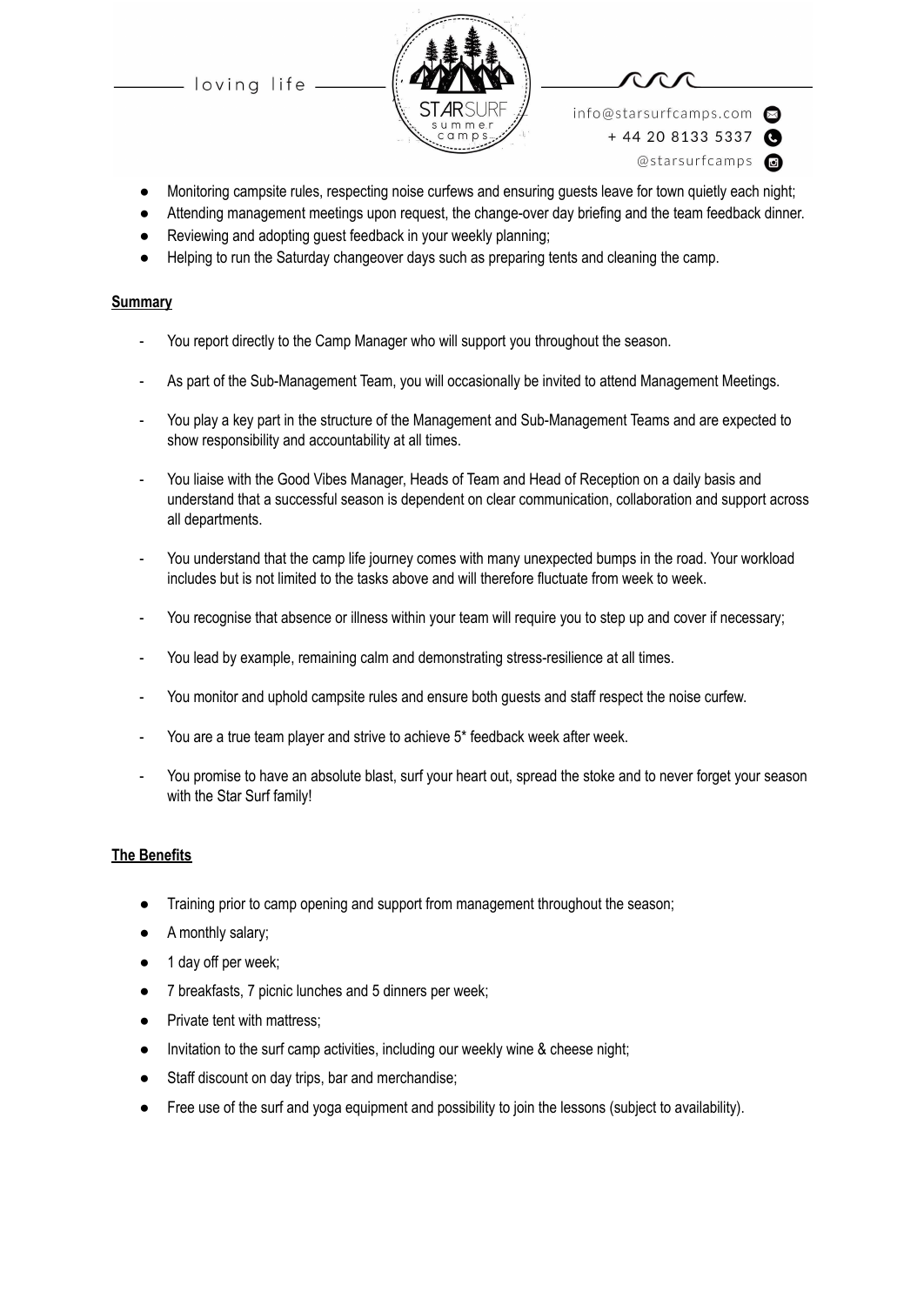- loving life



info@starsurfcamps.com  $+442081335337$ @starsurfcamps @

# Sub-Management Team 2022 Application Form

## *— BAR AND MERCHANDISE MANAGER —*

### **Please email the following information to [jobs@starsurfcamps.com](mailto:jobs@starsurfcamps.com)** :

- 1. **A 2 minute video (attached via Google Drive with free access) describing:**
	- 1️. Who you are and which role you are applying for;
	- 2. What makes you the perfect candidate;
	- 3️. And why you wish to work for Star Surf Camps.
- 2. **Your CV written in English**
- 3. **This application form** (saved as: **Name Surname | Bar and Merch Manager 2022 France/Spain**)

| Name:      | Nationality: |
|------------|--------------|
| Age:       | Languages:   |
| Telephone: | Email:       |

### Please mark [X ] where appropriate:

- [ ] I am fluent in at least 2 languages (one of which is English).
- [ ] I am double vaccinated and have received a booster jab (preferable)
- [ ] I am double vaccinated only (acceptable)
- [ ] I am not vaccinated (may present as problematic considering France's current hard line against the unvaccinated).

I'd like to apply for:

- **[ ] Bar and Merch Manager, Moliets, France**
- **[ ] Bar and Merch, Oyambre, Spain**

Do you have a smartphone with mobile data to enable you to communicate in France/Spain? YES / NO *Please note; this is essential for the job, since all communication with the team happens via WhatsApp.*

| Do you have a valid European driving licence? |                                                       | YES<br>NΟ        |
|-----------------------------------------------|-------------------------------------------------------|------------------|
|                                               | How many years have you been driving for?             | <b>YEARS</b>     |
|                                               | Do you have previous experience with transfers?       | <b>YES</b><br>NO |
|                                               | Do you have previous experience of driving in Europe? | <b>YES</b><br>NO |
| Do you use Social Media?                      |                                                       | YES<br>NO        |
|                                               | If YES, please specify:                               |                  |
|                                               | Facebook name:                                        |                  |
|                                               | Instagram handle:<br>$\qquad \qquad \blacksquare$     |                  |
|                                               | Others (blogs, twitter, etc.)                         |                  |